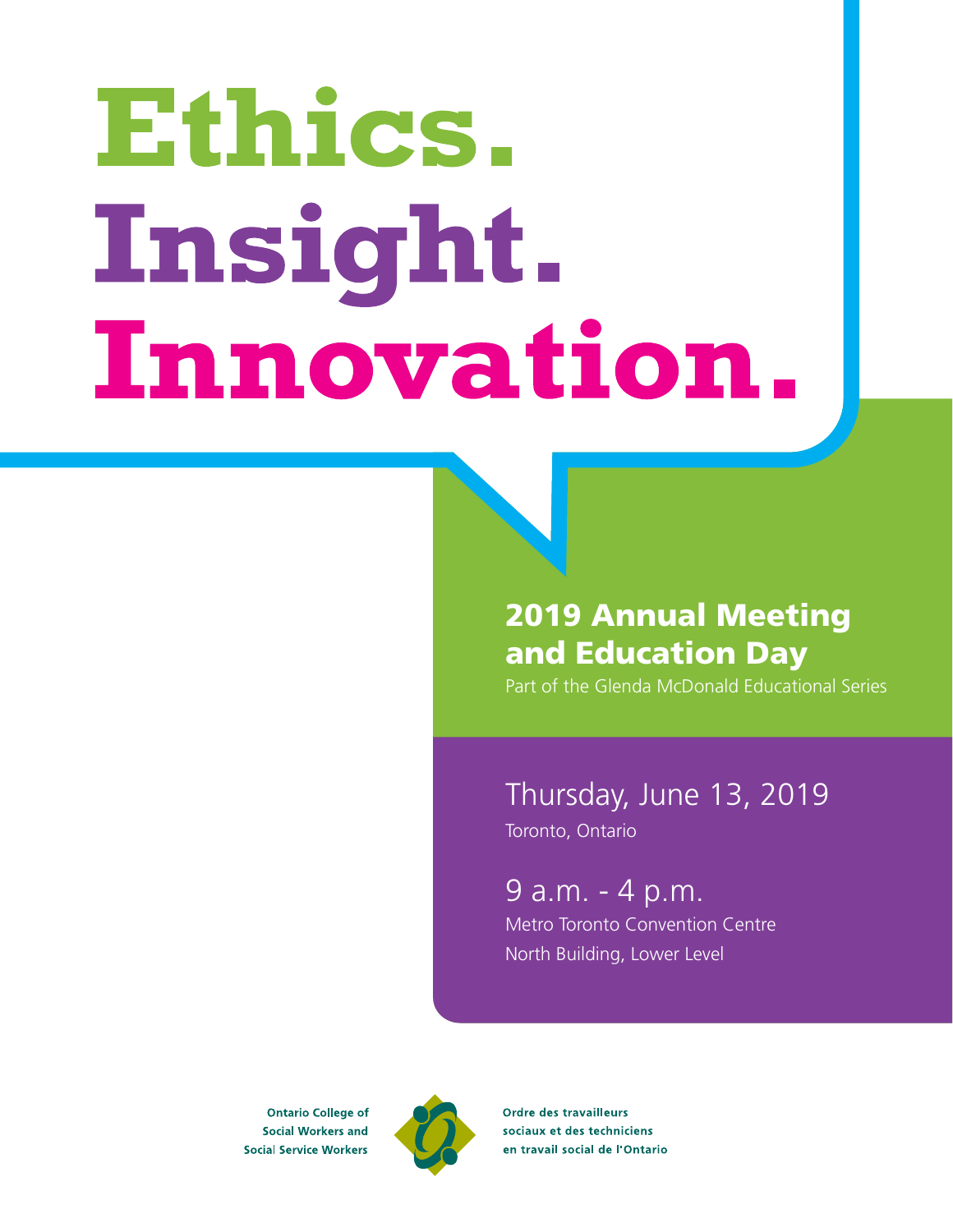# Conference Overview

| <u>8:30</u> a.m. – 9 a.m. | Registration           |
|---------------------------|------------------------|
| 9 a.m. – 10:30 a.m.       | <b>Annual Meeting</b>  |
| 10:30 a.m. - 11 a.m.      | <b>Break</b>           |
| <u> 11 a.m. – Noon</u>    | <b>Keynote Address</b> |

Noon – 1:30 p.m. Lunch

1:30 p.m. - 2:45 p.m. Breakout Session A

2:45 p.m. - 3:45 p.m. Breakout Session B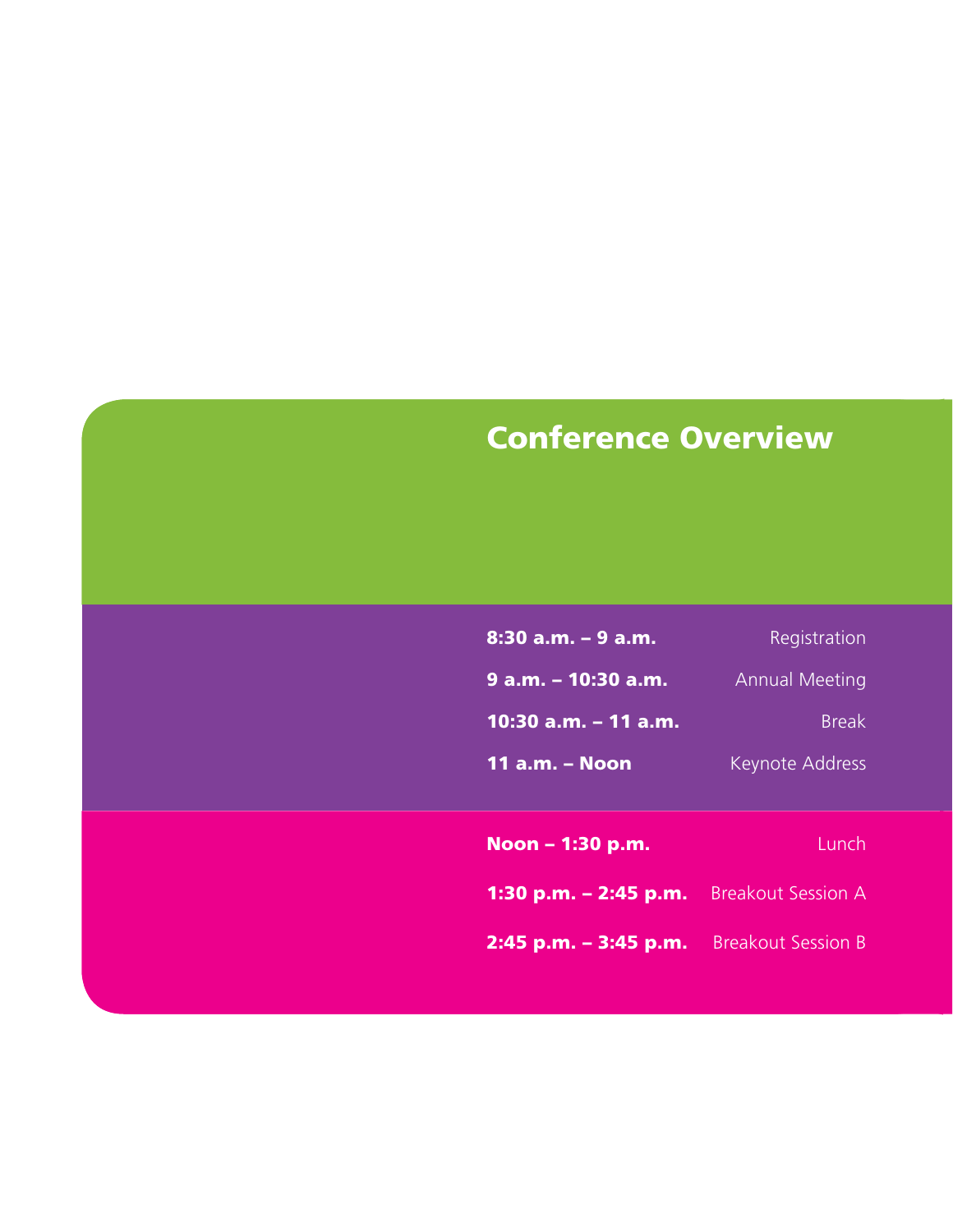# Keynote Address

11:00 a.m. – Noon



## Reconciliation and Social Work and Social Service Work Practice *Jeffrey Ansloos,* **PhD**

The Truth and Reconciliation Commission (TRC) of Canada helped put a spotlight on the ugly history and legacy of Canada's residential school system. In his keynote address, Indigenous rights scholar Jeffrey Ansloos will draw upon his extensive experience in the community, clinical and social policy settings to discuss the work of the TRC and how members

of the College can take up the TRC's calls to action for reconciliation. Jeffrey will explore how social workers and social service workers can integrate and apply their knowledge in relation to those calls to action.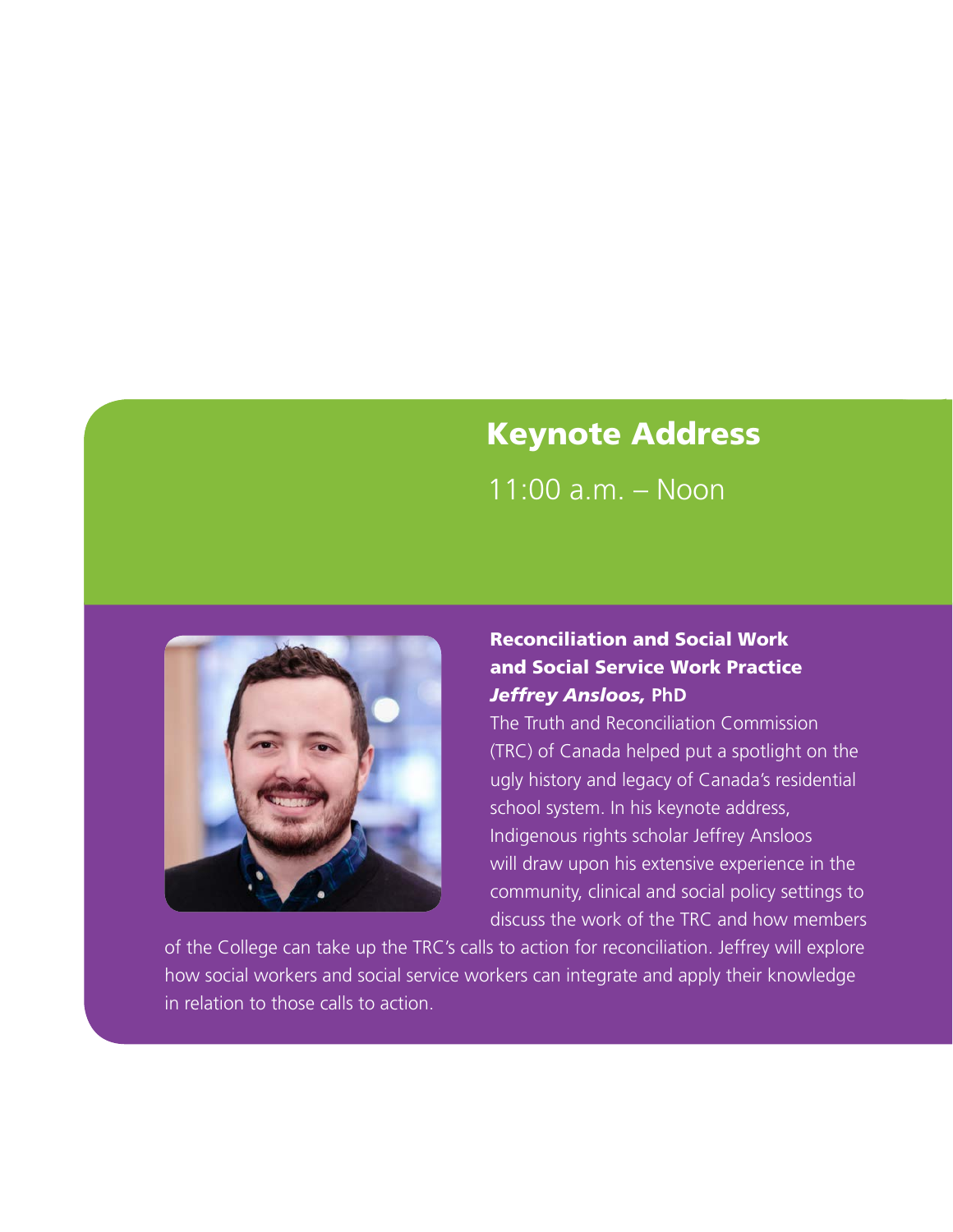# Breakout Session A

# 1:30 p.m. – 2:45 p.m.

## A1: From "Living to Die" to "Dying to Live"

*Yvonne Bergmans,* **MSW, RSW, PhD**

In this workshop, participants will be introduced to a formulation of understanding suicidality from "living to die" to "dying to live," with a focus on understanding and responding to recurrent suicide attempts. Intervention strategies commensurate with the fluidity of phases and dealing with one's own fears and concerns will be discussed, based on Dr. Yvonne Bergmans' clinical work, which includes social work psychotherapy, risk assessment and consultations for people at risk for suicide throughout the Mental Health Department at St. Michael's.

## A2: Learning from the Kaswenta: Contemporary Social Work/Social Service Work, Indigenous Sovereignty and the Therapeutic Alliance *Emily Claire Blackmoon,* **MSW, RSW**

The Kaswenta, or Two Row Wampum, is a 1613 treaty agreement between the Haudenosaunee and the Dutch settlers of New York State. How can the Kaswenta, with its teachings on self-determination and "separate but equal" alliances between Indigenous and non-Indigenous peoples, teach contemporary social work and social service work practice?

How does this apply to therapy? Using the guiding teachings of the Kaswenta, this workshop seeks to support social workers and social service workers in deepening their understanding of allyship, ethics and advocacy when working in support of Indigenous peoples in Canada.

## A3: Social Work at the Public Library *Rahma Hashi,* **MSW, RSW**

Public libraries provide important social and community spaces that promote the inclusion and well-being of everyone. By collaborating with social services, libraries are building partnerships with their communities in innovative ways. This session explores the link between social work and librarianship in the Toronto Public Library (TPL) system. Best practices on how to serve vulnerable persons and respond to their unique information and service needs is presented. It is through such alliances that public libraries can become responsive and relevant to the changing needs of their communities.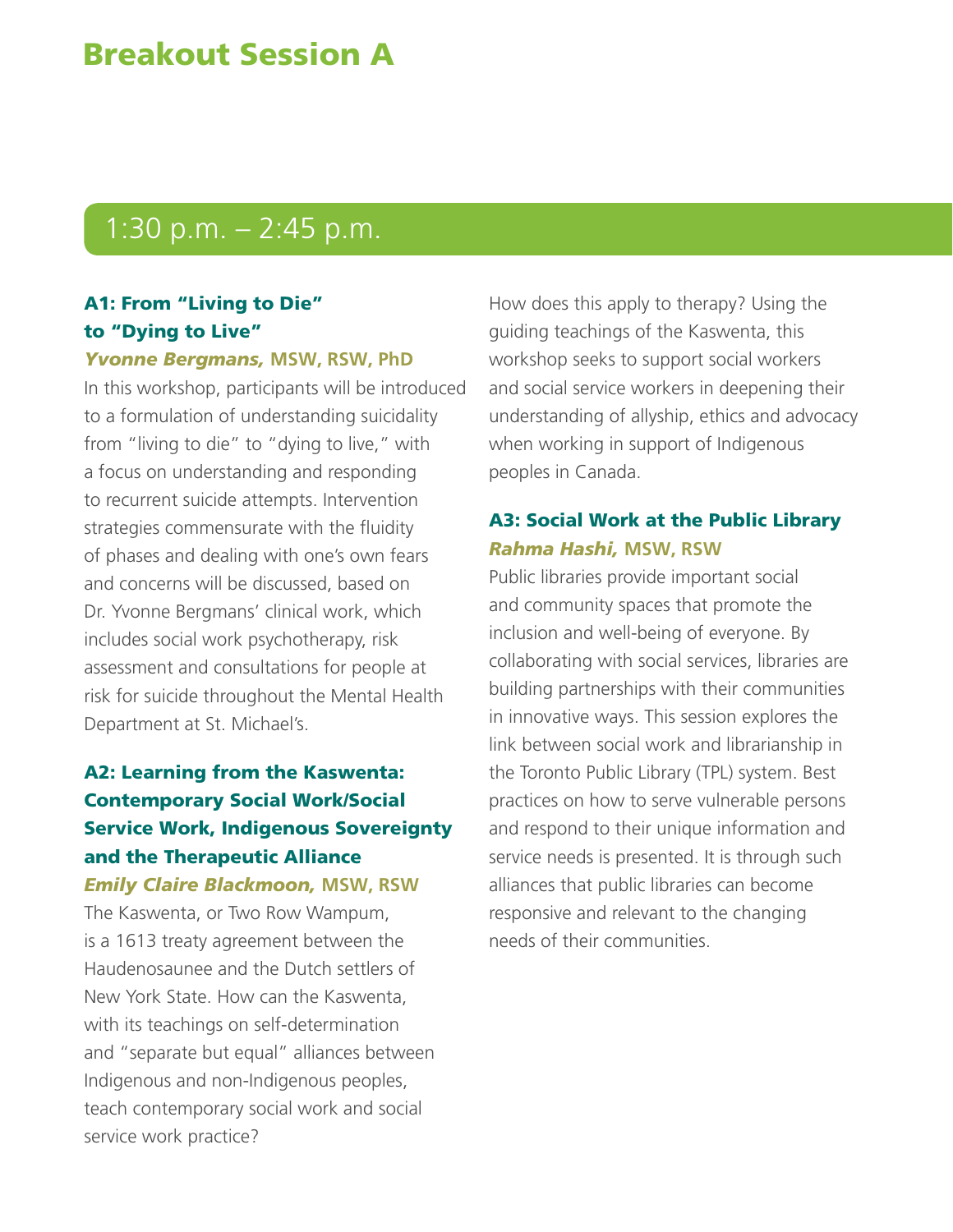# **Breakout Session A (Continued)**

# 1:30 p.m. – 2:45 p.m.

## A4: Love in The Time of The Opioid Crisis – Humanizing Addiction and Dismantling Stigma

## *Sarah Keast*

What if shame and stigma could be eliminated? What if you could replace them with empathy and compassion? How many lives could you save? Sarah Keast, the widow of a social worker who died of an accidental overdose, is a writer, public speaker and activist.

She humanizes addiction by painting a full and complete picture of what addiction in families looks like and how it impacts daily life. Sarah will share powerful tools that each one of us can adopt in order to dismantle stigma, cultivate compassion and ultimately save lives.

# Breakout Session B

# 2:45 p.m. – 3:45 p.m.

## B1: Human Trafficking in Our **Communities**

#### *Shelley Gilbert,* **BSW, RSW**

This session will explore the elements of human trafficking and how recruitment, coercion and exploitation interconnect to perpetrate the crime of human trafficking. Case studies will be utilized to assist participants in identifying root causes and preventative strategies. As different sectors often attribute "types or labels" to human trafficking, the session will explore this need as well as the similarities and differences

in providing supports to various populations such as international and domestic survivors, Indigenous communities, men and women, youth and LGBTQ2S communities.

## B2: Anti-Oppressive Practice as a Transformational Tool

## *Donna Hinds,* **MSW, RSW, RSSW**

How can we situate anti-oppressive practice as a transformational tool within the contexts of our everyday practice relationships as social workers and social service workers?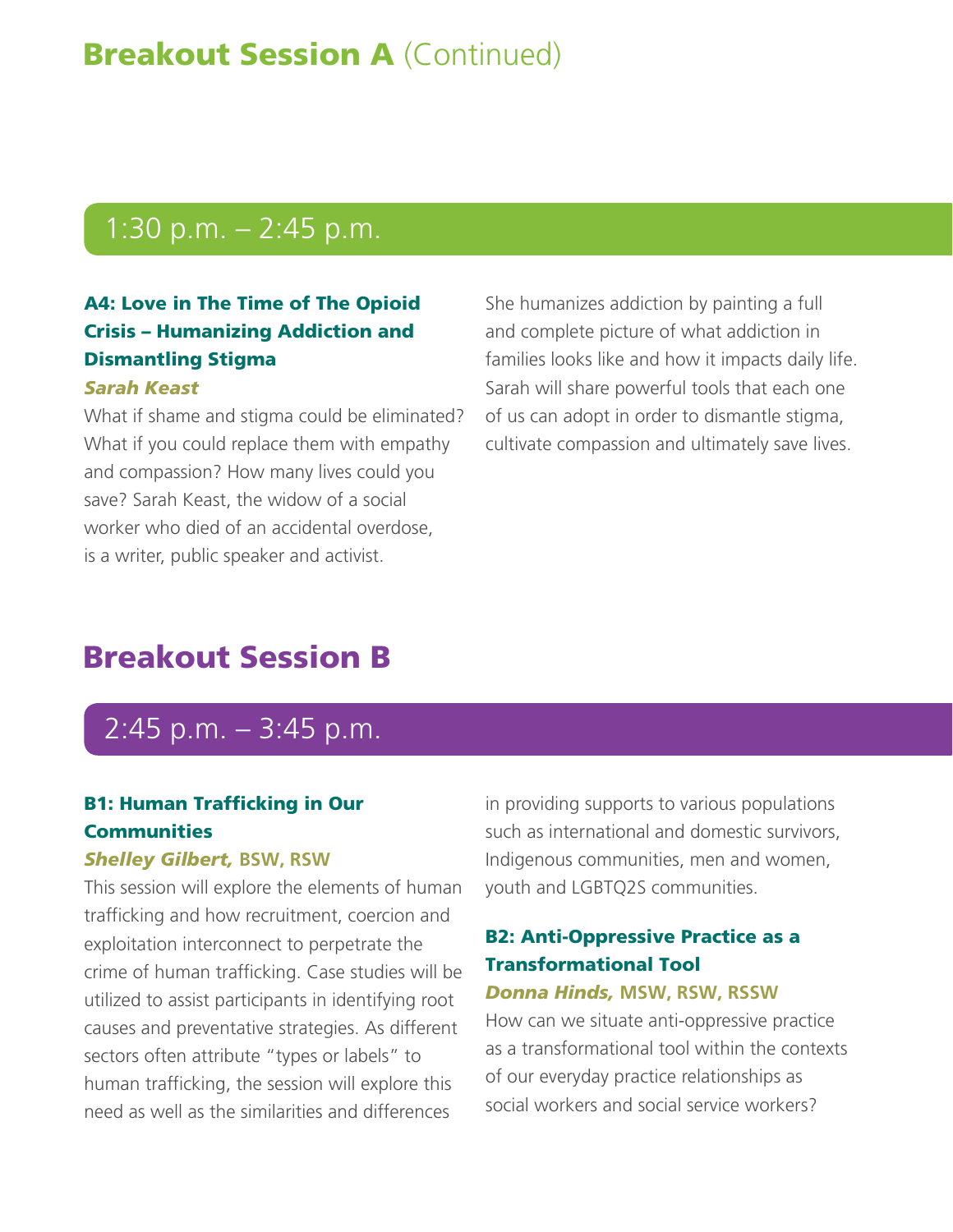# 2:45 p.m. – 3:45 p.m.

Professor Donna Hinds will clarify antioppressive practice within the context of the presentation and link it to the transformational leadership approach. Donna will examine key themes, including anti-oppressive practice as a navigating tool; anti-oppressive practice and the self; the reframing of the mind; social work ethics, insight, and anti-oppressive practice as a transformational paradigm; and our professional responsibilities as social workers and social service workers.

## B3: Why Health Equity Matters in Child and Family-Centred Care *Robyn Lippett,* **MSW, RSW** *&*

## *Karen Sappleton,* **MSEd, MSW, RSW**

How do we ensure providers are practising with an anti-oppressive practice lens and are properly equipped to work with people who are not like themselves? We know that quality health care and social services to any marginalized population involves ensuring that providers feel equipped and knowledgeable. Organizations must also have equitable practices, policies and procedures that are accommodating and meeting the needs of vulnerable populations. Join Robyn and Karen, who will share their experiences, perspectives and thoughts on how social justice and equity shape the work they do at SickKids.

## B4: #socialwork: Informal Use of Information and Communication Technology in Social Work and Social Service Work Practice *Faye Mishna,* **MSW, RSW, PhD**

Information and communication technologies (ICTs) have transformed "helping professions" yet, despite the ubiquity of ICTs, there are significant knowledge gaps regarding informal ICT use in social work, social service work and other fields. Many practitioners are unaware of ICT workplace policies and do not talk with peers or supervisors about their informal ICT use. Join Professor Faye Mishna, whose scholarly publications have recently focused on cybertechnology in social work clinical practice, for an exploration of informal ICT use among social workers and social service workers, and its impact on working relationships.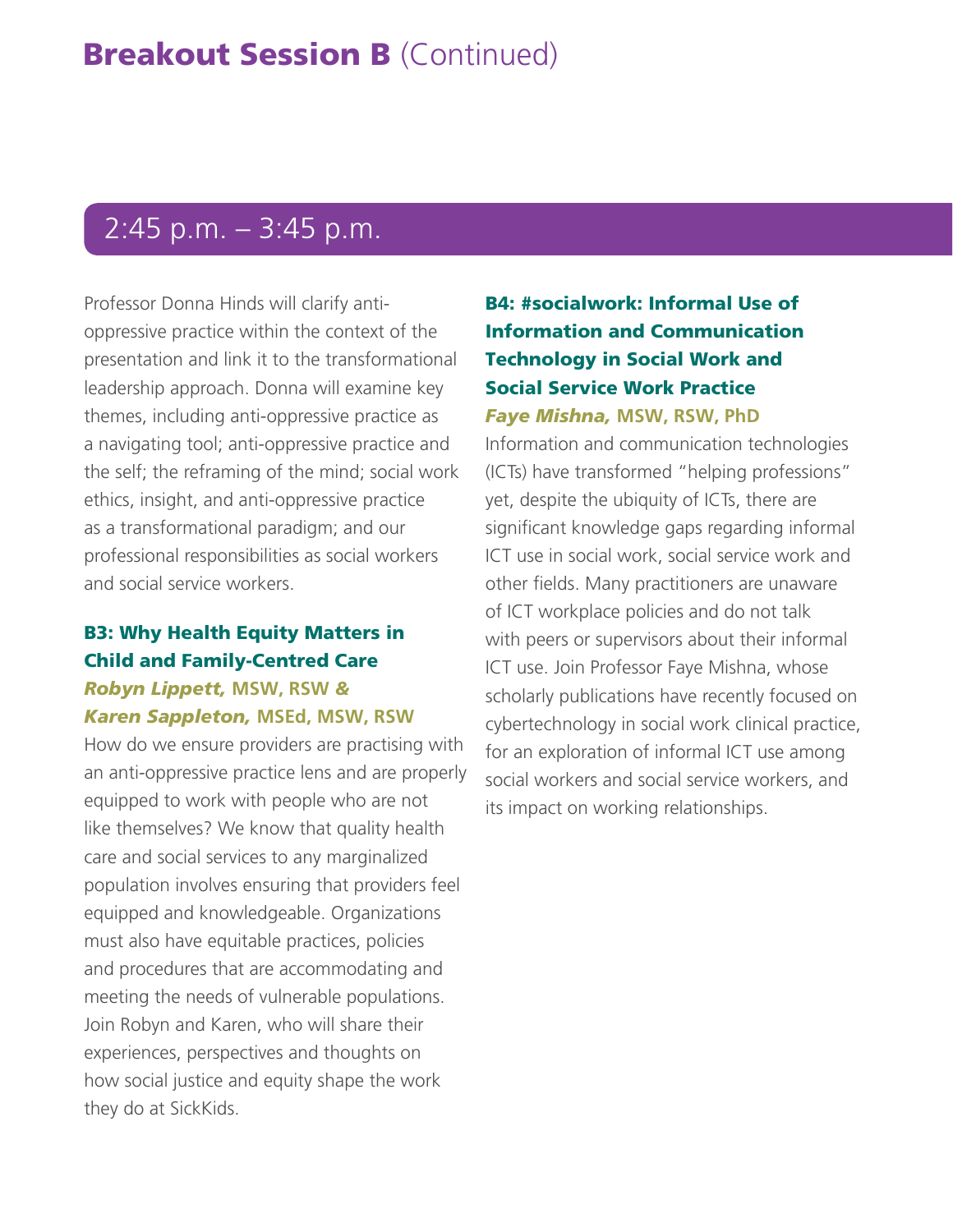# Speakers

#### *Jeffrey Ansloos,* **PhD**

A member of Fisher River Cree Nation (Ochekwi-Sipi; Treaty 5), noted policy advisor and psychologist Dr. Jeffrey Ansloos is an assistant professor of Indigenous mental health and social policy at the Ontario Institute for Studies in Education (OISE). As part of his research field, Jeffrey researches digital ecologies of Indigenous youth political mobilization, specifically at the intersections of criminal justice reform, suicide prevention, racial justice and migration, and Indigenous rights. He is the author of *The Medicine of Peace: Indigenous Youth Resisting Violence and Decolonizing Healing* (Fernwood, 2017), as well as a blogger and media commentator on current affairs with Maclean's magazine and HuffPost.

#### *Yvonne Bergmans,* **MSW, RSW, PhD**

Yvonne is a social worker psychotherapist (Urgent Care Program) and suicide interventionist at the Suicide Studies Research Unit of the Arthur Sommer Rotenberg (ASR) Chair in Suicide Studies at St. Michael's Hospital in Toronto. For the past 20 years, she has led the development, coordination and facilitation of the 20-week Skills for Safer Living/PISA intervention for people with recurrent suicide attempts at the Suicide Studies Research Unit at St. Michael's. She is actively involved

in several research projects and education activities related to suicide at St. Michael's and in collaboration with communities in and outside of Canada.

#### *Emily Claire Blackmoon,* **MSW, RSW**

As a social worker and counsellor for highrisk adults and youth in Toronto's urban Indigenous community, Emily Claire Blackmoon provides holistic mental health support that combines the methodologies of Gestalt therapy, anti-oppressive practice and Indigenous (Anishnawbe) philosophies. With a private practice in the Annex and as a member of The Healing Collective in Toronto, Emily believes that authenticity brings integrity and meaning to the therapeutic relationship. She is a Two-Spirited (bisexual) woman, Eagle Clan, of French-Canadian, U.K. and Algonquin descent.

#### *Shelley Gilbert,* **BSW, RSW**

A noted expert and speaker on human trafficking, Shelley Gilbert is the coordinator of social work at Legal Assistance of Windsor (LAW), where she is responsible for the creation and coordination of community development initiatives. Shelley has also acted as the Chair of Windsor-Essex Fights the International Growth of Human Trafficking (WEFiGHT), an organization which she founded in the early 2000s. Through WEFiGHT, Shelley advocates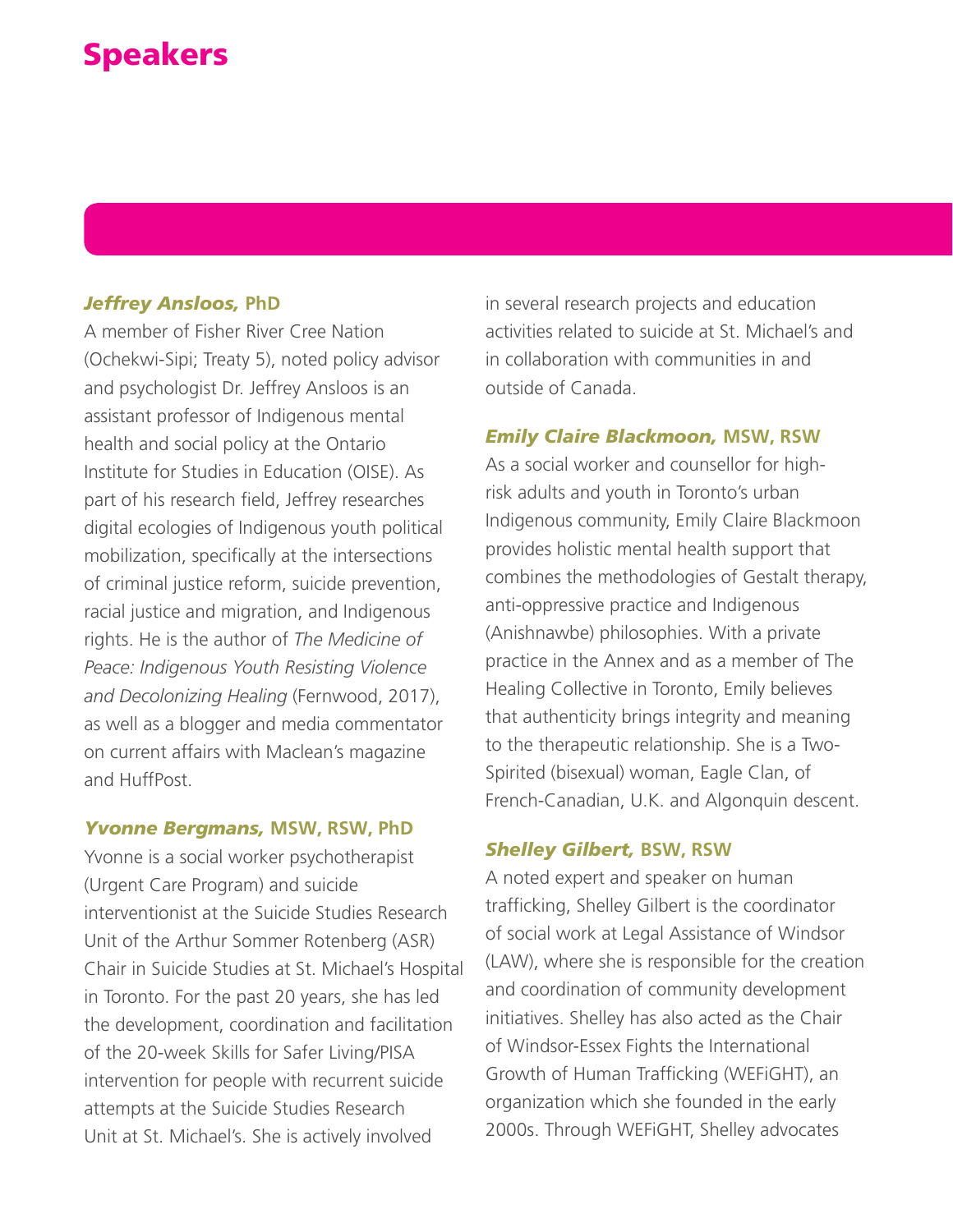# **Speakers** (Continued)

for victims of human trafficking, and pushes for policy changes to help this population. In 2016, she received the Attorney General's Victim Services Award of Distinction, in honour of her work in raising awareness of human trafficking and supporting its victims.

#### *Rahma Hashi,* **MSW, RSW**

A social justice advocate, Rahma combines therapeutic and systemic lenses in social work practice. She has an MSW from the University of Toronto and is a Certified Change Agent (CCA). Rahma supports the delivery of library services to vulnerable populations and is aiming to foster impactful and productive partnerships with the community. Prior to the Toronto Public Library, she designed and delivered programs to vulnerable populations in the non-profit sector, where she addressed issues of violence and bullying, diversity, social inclusion, as well as access and equity. In addition, she supported the implementation of a human-centred design project in the public sector.

#### *Donna Hinds,* **MSW, RSW, RSSW**

As a full-time professor at Centennial College, Donna integrates different theoretical stances and critical pedagogy to encourage students to challenge themselves to analyze power structures and inequality to create their own

interpretation and meaning. Her areas of intellectual curiosity include transformative learning, power, privilege, oppression, understanding of the self, social injustices, poverty and marginalization of the poor. She reviews social work-related textbooks for some of Canada's leading publishers and is a motivational speaker. In 2017, Donna was a recipient of the George Wicken Memorial Award for Teaching Excellence at Centennial College. She is currently completing her Doctor of Education in Organisational Leadership.

#### *Sarah Keast*

Through her *Adventures in Widowed Parenting* blog and, most recently, her TEDx talk, Sarah Keast explores the topics of love and loss, mental health and substance use disorder, shame and stigma, and the power of empathy, compassion and connection. She is a widow, a mom of two young girls and a wannabe Wonder Woman, whose writing has also been published in Chatelaine, Today's Parent, and The New Family. Sarah believes in the powerful magic of a good yoga class, Netflix binging, vanilla lattes, laughing with friends and laughing at yourself.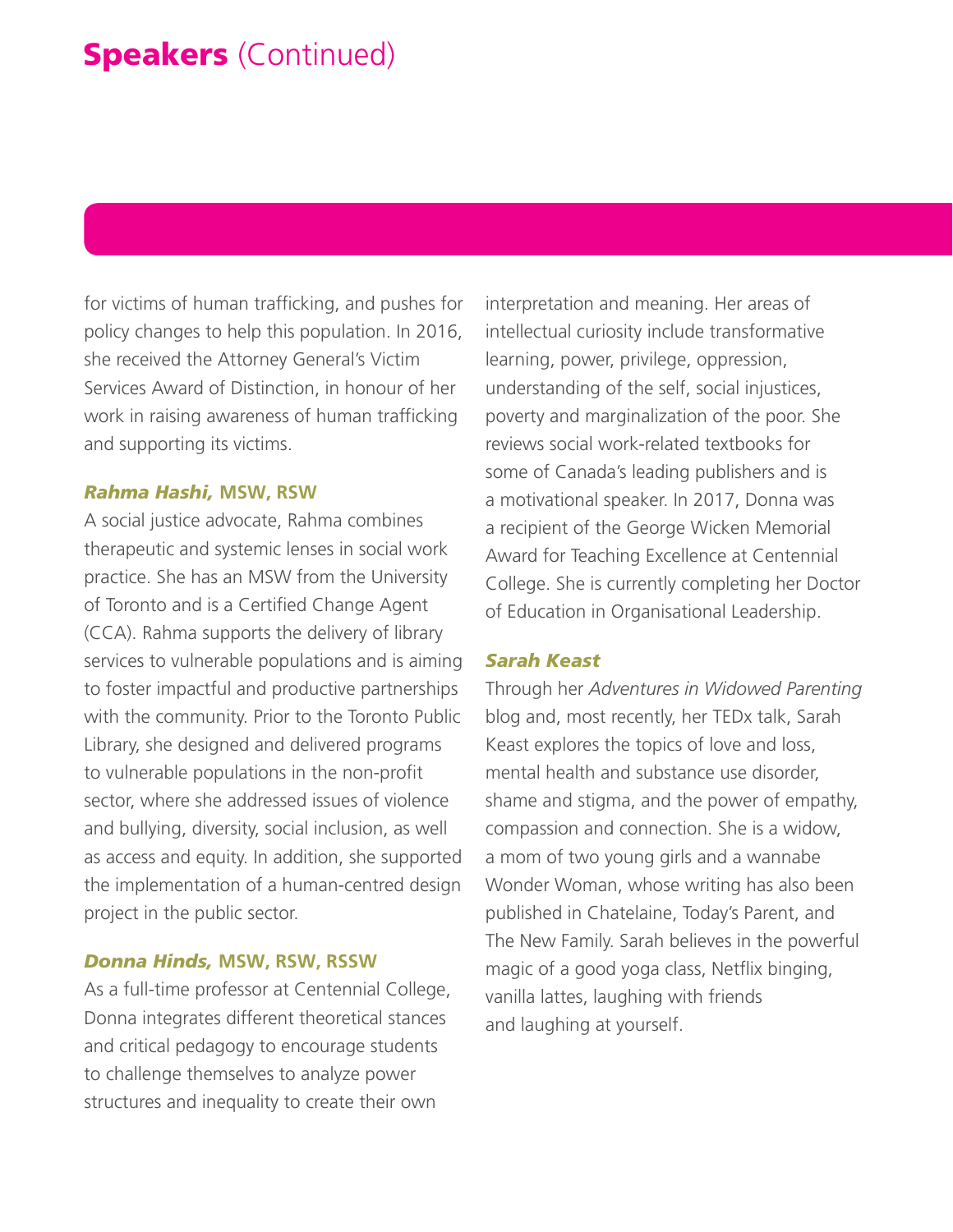# **Speakers** (Continued)

#### *Robyn Lippett,* **MSW, RSW**

(pronouns: they/them) is a non-binary trans social worker, currently working at the Hospital for Sick Children (SickKids) as its patient and family engagement coordinator, providing training, support and overall coordination of all things related to enhancing authentic partnerships with patients and families. Robyn has experience working in child welfare, non-profit management, and queer and trans healthcare. They are passionate about health equity, critical disability perspectives on social work, and working with youth.

#### *Faye Mishna,* **MSW, RSW, PhD**

A noted author and expert on the topic of bullying and cyberbullying in Canada, Dr. Faye Mishna is Dean and Professor at the Factor-Inwentash Faculty of Social Work, University of Toronto and is cross-appointed to the Department of Psychiatry. Faye holds the Margaret and Wallace McCain Family Chair in Child and Family. She has conducted research on bullying, cyberbullying, cybercounselling and the impact of cybertechnology in traditional face-to-face counselling and interventions with vulnerable children and youth. She has a small private practice in consultation and therapy.

#### *Karen Sappleton,* **MSEd, MSW, RSW**

(pronouns: she/her) is the senior manager of child and family-centered care and health equity at SickKids. She is responsible for the Office of Patient and Family Experience, the Family Centre, and the Interpreter Services Department. She also manages the TDSB schooling program at SickKids as well as the RMHC Toronto Family Room partnership. In her tenure at SickKids, she has been a clinical social worker, clinical research project manager, inter-professional education specialist, a transition specialist, and a manager. Through these multi-faceted roles, Karen uses her social work lens to promote change and improve the care provided to our patients and families.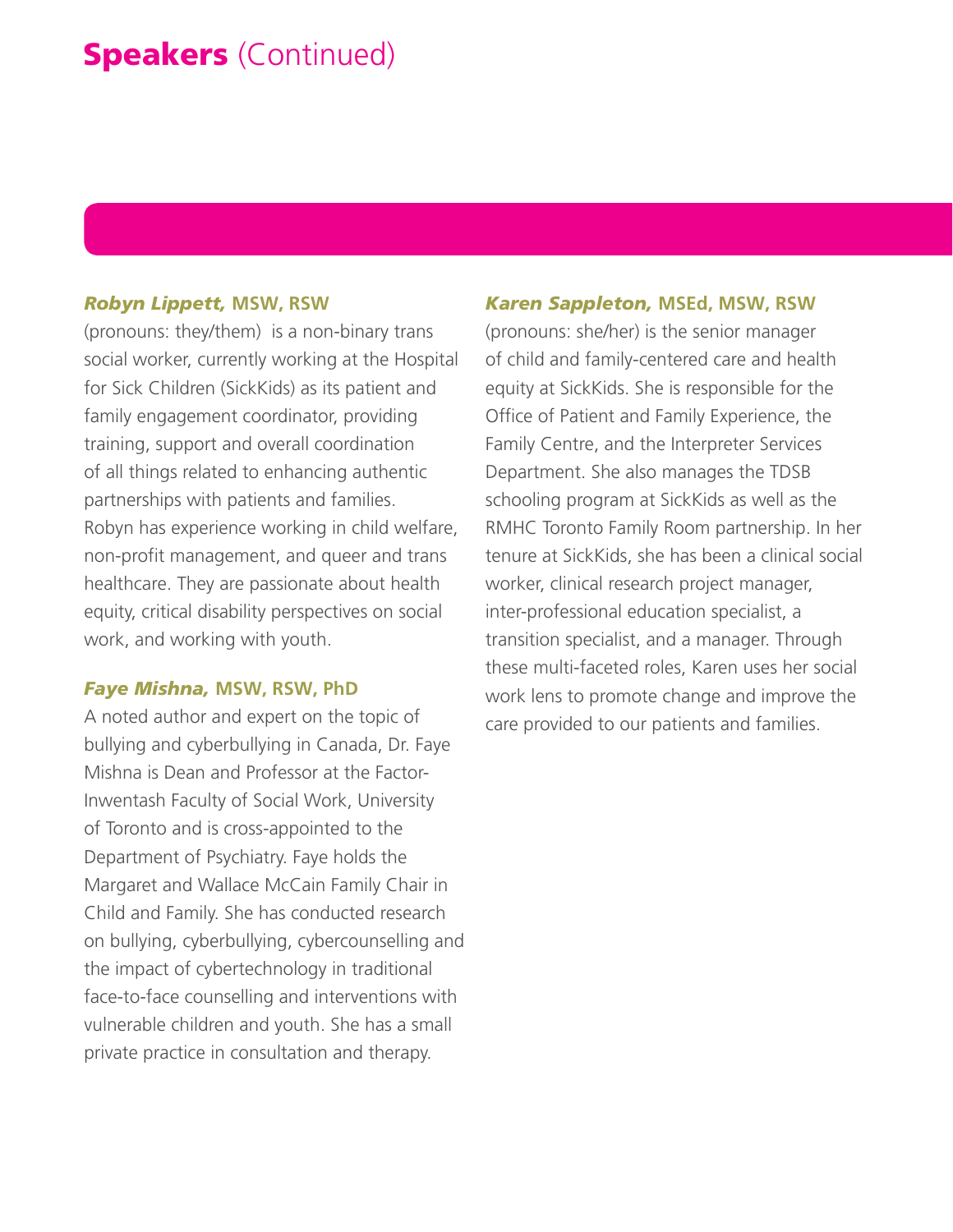# Registration Information

We are pleased to offer this event free of charge and do our best to accommodate all members who would like to attend. Unfortunately, fire codes and other restrictions limit the number of attendees that we can accommodate. Registrations are available on a first-come, first-book basis and we encourage members to register online for immediate confirmation.

**No registration is confirmed until you receive a confirmation number.**

## **CANCELLATION POLICY IN EFFECT — 72 HOURS' NOTICE IN WRITING MANDATORY.**

You MUST receive confirmation that your cancellation was received. You will be provided with a cancellation number to maintain for your reference.

Registrants must agree to this cancellation policy before their registration will be processed.

Our event continues to have registrants who do not show up without cancellation notice, leaving many on the waiting list without a fair opportunity to attend. Members who register and do not provide 72 HOURS notice of their cancellation in WRITING (email cancellation to [AMED@ocswssw.org\)](http://AMED@ocswssw.org) and who do not show up will be given second priority of attendance in future years. We will strive to make the event available to as many as possible and appreciate your cooperation.

### How to Register

Complete your online registration at [ocswssw.org.](http://ocswssw.org) Once you have registered online you will receive an email confirmation within 30 minutes. If you do not receive a confirmation email, please contact [AMED@ocswssw.org](http://AMED@ocswssw.org) to confirm your registration was processed.

## Let's Connect

The College will also be live-tweeting AMED on its Twitter feed and encourages members to connect with us on Twitter during the event, using the #AMED2019 hashtag.